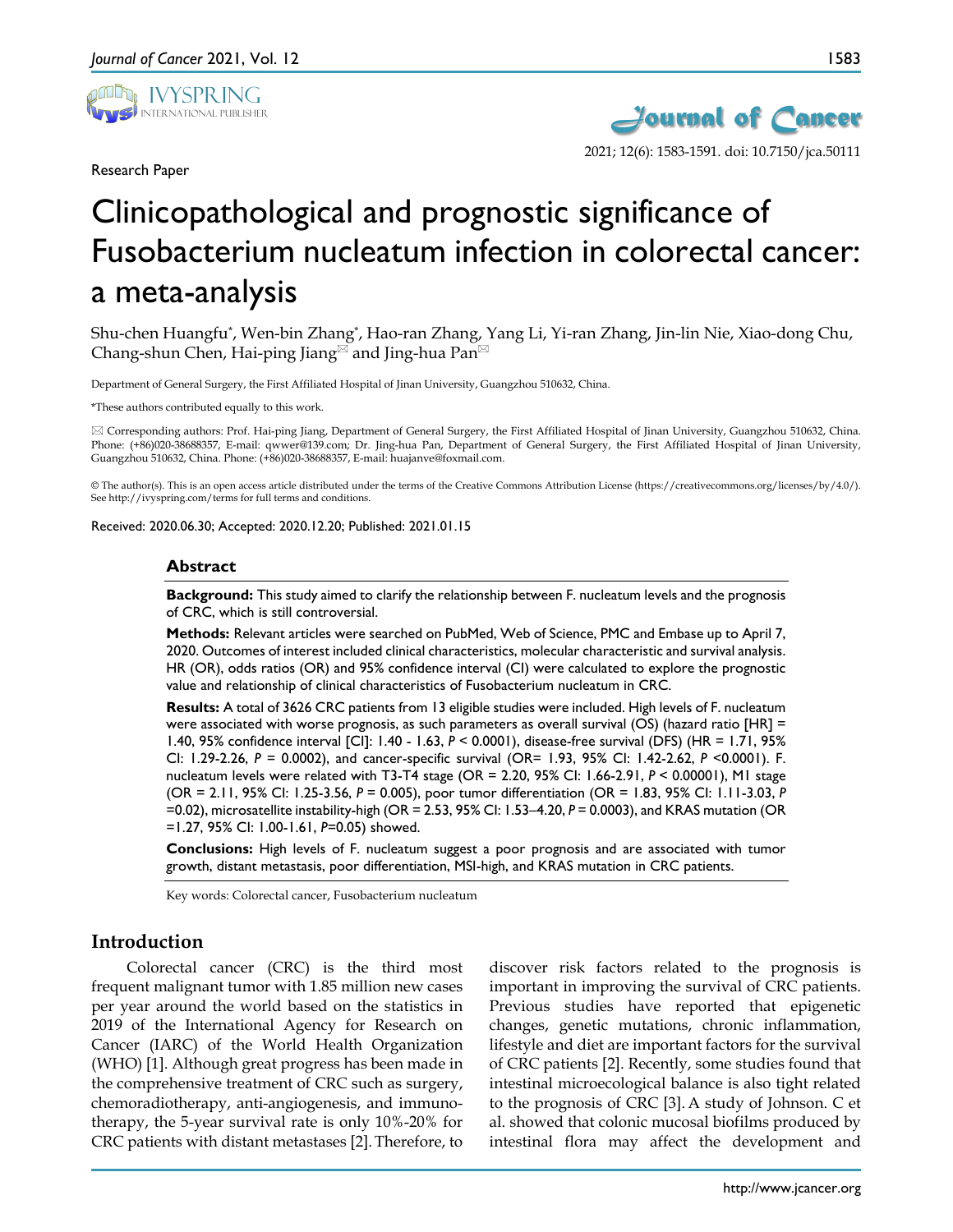progression of cancer as a regulator of cellular proliferation and colon cancer growth [4]. However, the role of gut microbiota in CRC is still not entirely clear due to its complexity.

Fusobacterium nucleatum (F. nucleatum) is a kind of gram-negative bacilli in the gastrointestinal tract with the ability to express important biofilm tissue behaviors and interactions with host cells through the expression of numerous adhesins [5]. Previous studies have proven that it may have a close relationship with occurrence and metastasis of CRC [5-7]. A former clinical cohort study demonstrated that high levels of F. nucleatum could be CRC biomarker for prognosis and is associated with a higher CRC-specific mortality [7]. On the contrary, some of them indicated that there is no significant correlation between F. nucleatum levels and the prognosis of CRC, especially in the analysis of the clinical survival rate [8]. Overall, the correlation between high abundance of F. nucleatum and the clinical and prognosis characteristics of CRC is still controversial.

In view of the above controversial statements, here we investigated this study with an integrated large sample size to clear the prognostic role of F. nucleatum infection in patients with CRC.

# **Methods**

# **Data sources**

According to the Preferred Reporting Items for Systematic Reviews and Meta-Analyses (PRISMA Statement) [9], we searched and accessed relevant articles published up to April 7, 2020 through PubMed, Web of Science, Medline, PMC and Embase using MeSH. Key terms included the following: "Fusobacterium nucleatum", "Fusobacterium spp", "Fn", "Colorectal Neoplasm(s)", "Colorectal Tumor(s)", "Colorectal Carcinoma(s)", "Colorectal Cancer(s)", "prognosis", "Prognoses" and "Prognostic Factor(s)".

## **Inclusion criteria**

In this meta-analysis, the criteria were showed as following for included eligible studies: (1) The articles were original articles, (2) All included studies were controlled clinical studies of CRC patients with complete data, (3) The diagnosis of CRC was based on histology, (4) Subjects of studies were human, and the experimental samples were tumor tissues and surrounding tissues after surgical resection, (5) In the included studies, the DNA content of F. nucleatum in tissues was detected by quantitative polymerase chain reaction (PCR) or 16S ribosomal RNA (16S rRNA) sequencing or other detection methods, and cases were divided into low level and high level for the

study according to the median cut-off point amount(2-ΔCt) of detectable fusobacteria DNA. The review articles, meeting minutes, letters, and only abstracts were excluded in this meta-analysis to ensure that original data was obtained. For studies with the same research team or with overlapping subjects, we selected the articles with the most comprehensive data.

# **Data Extraction**

Data for each study were extracted by two independent reviewers, H.F and J. P, and verified using predefined standards. When there were disagreements between two reviewers, it was decided by the third reviewer. The data of the included articles collected were as follows: the first author's name, the year of publication, patient ethnicity, date of birth, sample size for different types (F. nucleatum-high/ F. nucleatum-low), sample type, diagnostic techniques of F. nucleatum, the tumor-node-metastasis (TNM) stage, tumor-associated genes type ( KRAS mutation and BRAF mutation) and microsatellite instability (MSI), survival analysis, and follow-up time. The Engauge Digitizer 4.1 (http://digitizer.sourceforge. net/) was used to extract survival data from Kaplan-Meier curves if the detailed odds ratios (OR) and 95% confidence intervals (CIs) for survival were not directly stated in studies. <sup>10</sup> Multivariate analysis were used if both a univariate and multivariate analysis stated in the same comparison. Any discrepancies were discussed and resolved by consensus. The Newcastle-Ottawa scale (NOS) was used to grade articles and ensure the quality of the included studies [10]. The included domains were as follows: the adequacy of case definition, representativeness of the cases, number of cases, ascertainment of exposure, detection method and cutoff, assessment of outcome, and adequate follow-up. A higher score indicates a better methodological quality.

# **Statistical Analysis**

The meta-analysis was performed by means of Review Manager 5.3 (Cochrane Collaboration, Oxford, UK). As for dichotomous variables, the ORs were calculated, reporting 95% CI. Survival outcomes were summarized by using the generic inverse variance method. Overall survival (OS) was defined as the time from diagnosis until death. Disease-free survival (DFS) was defined as the interval between the initial primary diagnosis of CRC and the first relapse or death. Hazard ratio (HR) and 95% CI were calculated to assess the association between high level of F. nucleatum and survival. A fixed model was performed in aggregating and analyzing for results when *I2* < 50%. If *I2 >*50%, the random-effects analysis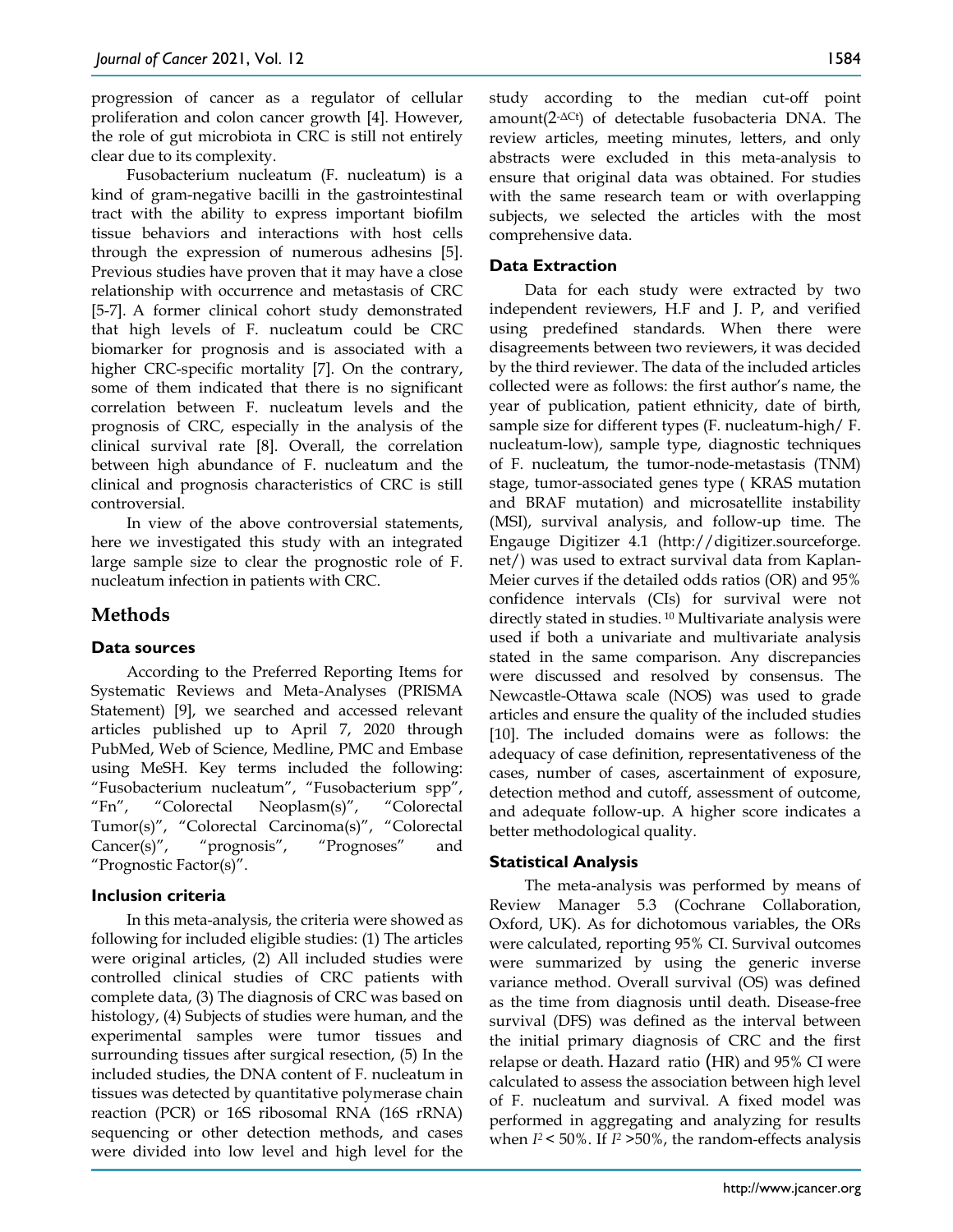was utilized. The pooled effects were determined by conducting a *Z* test, and the statistical significance was defined as the two-sided *P* < 0.05.

## **Results**

## **Flow Diagram of the Studies Retrieved for the Review**

All 198 articles were identified through PubMed, Web of Science, Medline, PMC and Embase searching after filtration. Among them, 94 articles were duplicated, 39 articles were excluded because of unmatched titles and abstracts, 53 articles were excluded from reading full texts (because of inappropriate objects and incomplete data). The resultant 13 articles [7-8, 11-21] involved 3,690 CRC patients and were included into the meta-analysis. Figure 1 reveals the flowchart of study selection.

#### **Baseline Characteristics of Included Studies**

Table 1 summarizes the main characteristics of the included studies. The included cases originated from 8 countries among North America, Asia, and Europe. All the specimens were tumor tissues after surgical resection. The most commonly used test

method for F. nucleatum was the quantitative polymerase chain reaction (qPCR) [7, 12-15, 18-21], and the 16S rRNA method was used in three studies [8, 11, 16] and the droplet digital PCR in one study [17]. All cases described in the retrieved articles were divided into two groupsbased on expression level of F. nucleatum DNA. There were 1, 796 in the high-level group and 1, 894 in the low-level group.

### **Association between F. nucleatum levels and prognosis of CRC patients**

As the role of F. nucleatum in the prognosis of CRC patients is still controversial, we first analyzed the relationship between F. nucleatum levels and the prognosis of patients with CRC. Nine studies [7-8, 12, 15-17, 19-21] reporting on a total of 2158 patients were pooled for analysis of the association between the F. nucleatum levels and OS. The fixed-effects model was performed as a consequence of low heterogeneity. As shown in Figure 2A, worse OS were revealed in the CRC patients with high F. nucleatum levels (HR= 1.40, 95% CI: 1.40-1.63, *P* < 0.0001), without significant inter-study heterogeneity  $(I^2 = 0\%$ ,  $P = 0.80$ ).



**Figure 1.** Flow diagram of study selection process.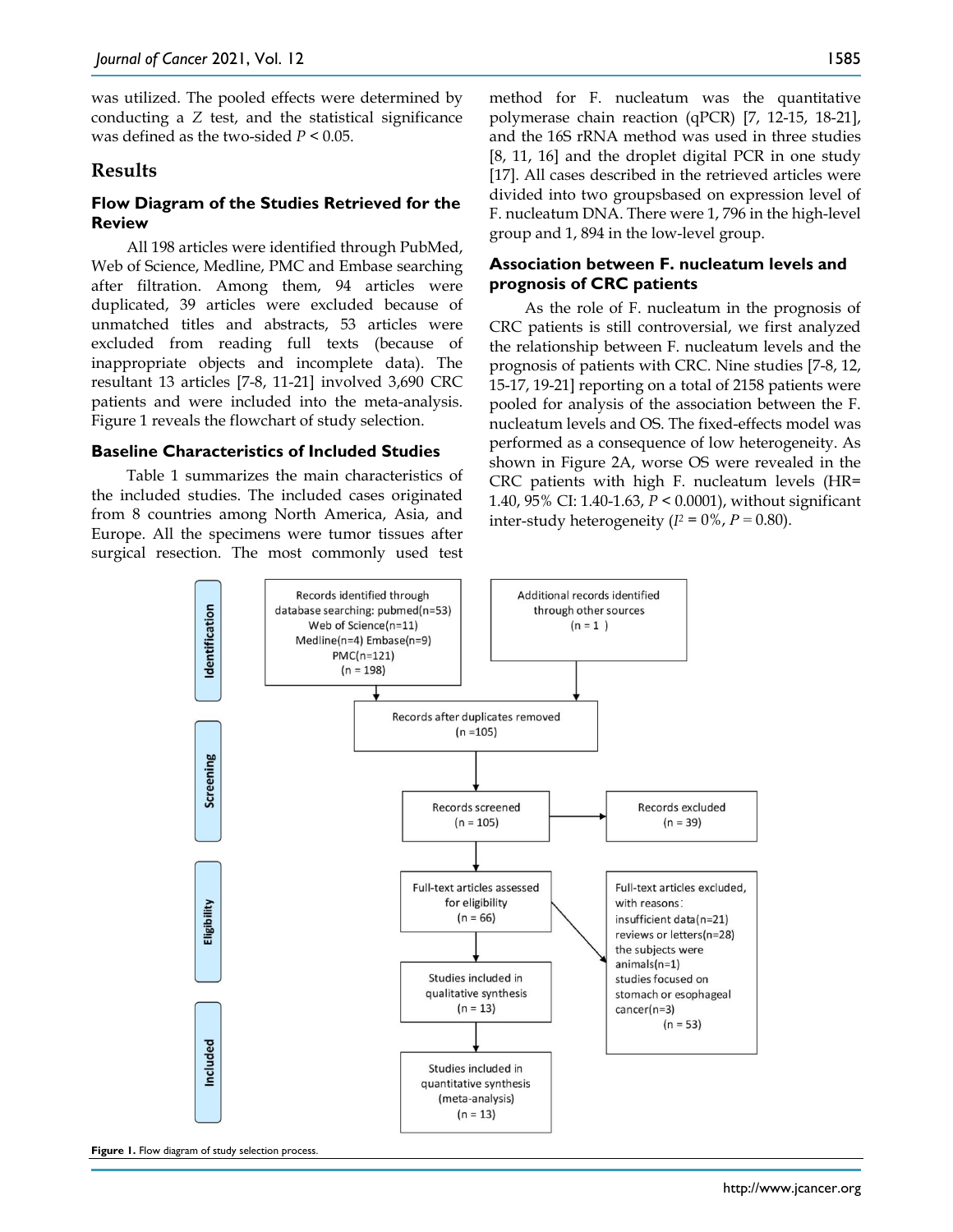| $\rm A$ Overall Survival for colorectal cancer: high F.nucleatum versus low F.nucleatum $\rm A$ |  |
|-------------------------------------------------------------------------------------------------|--|
|                                                                                                 |  |

|                                                                      |                       |                       |           | hazard radio            | hazard radio                             |                   |     |
|----------------------------------------------------------------------|-----------------------|-----------------------|-----------|-------------------------|------------------------------------------|-------------------|-----|
| <b>Study or Subgroup</b>                                             | In[hazard ratio]      |                       | SE Weight | IV. Fixed, 95% CI       |                                          | IV. Fixed, 95% CI |     |
| Ana Carolina de Carvalho 2019                                        | 1.22190377            | 0.56666349            |           | 2.0% 3.39 [1.12, 10.30] |                                          |                   |     |
| Andrew T. Kunzmann 2019                                              | 0.30133511            | 0.20895092            | 14.6%     | 1.35 [0.90, 2.04]       |                                          |                   |     |
| Bundgaard-Nielsen 2019                                               |                       | 0.458458 0.68874618   | 1.3%      | 1.58 [0.41, 6.10]       |                                          |                   |     |
| Dae-Won Lee 2018                                                     |                       | 0.3120042 0.24269476  | 10.8%     | 1.37 [0.85, 2.20]       |                                          |                   |     |
| Kosuke Mima 2016                                                     |                       | 0.25586514 0.10475193 | 58.0%     | 1.29 [1.05, 1.59]       |                                          |                   |     |
| Yanglong Chen 2019                                                   | 0.52550842 0.51422424 |                       | 2.4%      | 1.69 [0.62, 4.63]       |                                          |                   |     |
| Yuan Sun 2016                                                        |                       | 0.61371483 0.45678529 | 3.0%      | 1.85 [0.75, 4.52]       |                                          |                   |     |
| Yuko Yamaoka 2017                                                    |                       | 0.38335926 0.47957915 | 2.8%      | 1.47 [0.57, 3.76]       |                                          |                   |     |
| Zhiliang Wei 2016                                                    | 0.68199271            | 0.35193364            | 5.1%      | 1.98 [0.99, 3.94]       |                                          |                   |     |
| Total (95% CI)                                                       |                       | 295.981               | 100.0%    | 1.40 [1.19, 1.63]       |                                          |                   |     |
| Heterogeneity: Chi <sup>2</sup> = 4.58, df = 8 (P = 0.80); $P = 0\%$ |                       |                       |           |                         |                                          |                   |     |
| Test for overall effect: $Z = 4.18$ (P < 0.0001)                     |                       |                       |           |                         | 0.01<br>0.1                              | 1 <sub>0</sub>    | 100 |
|                                                                      |                       |                       |           |                         | Favours [experimental] Favours [control] |                   |     |

 $\, {\bf B} \,$  Disease-Free survival for colorectal cancer: high F.nucleatum versus low F.nucleatum

|                                                                                                                          |                  |                       | hazard radio                |            | hazard radio      |    |     |
|--------------------------------------------------------------------------------------------------------------------------|------------------|-----------------------|-----------------------------|------------|-------------------|----|-----|
| <b>Study or Subgroup</b>                                                                                                 | In[hazard ratio] |                       | SE Weight IV, Fixed, 95% CI |            | IV, Fixed, 95% CI |    |     |
| Ana Carolina de Carvalho 2019                                                                                            |                  | 1.10416759 0.60791142 | 6.6% 3.02 [0.92, 9.93]      |            |                   |    |     |
| Kosuke Mima 2016                                                                                                         | 0.69445424       | 0.23259936            | 44.8% 2.00 [1.27, 3.16]     |            | --                |    |     |
| Xuebing Yan 2017                                                                                                         |                  | 0.56631507 0.22308474 | 48.7% 1.76 [1.14, 2.73]     |            |                   |    |     |
| <b>Total (95% CI)</b>                                                                                                    |                  |                       | 100.0% 1.93 [1.42, 2.62]    |            |                   |    |     |
| Heterogeneity: Chi <sup>2</sup> = 0.73, df = 2 (P = 0.69); $P = 0\%$<br>Test for overall effect: $Z = 4.23$ (P < 0.0001) |                  |                       |                             | 0.01<br>Ο. | Fn-high Fn-low    | 10 | 100 |

C Cancer-Specific Survival for colorectal cancer: F.nucleatum versus low F.nucleatum

|                                                                                               |                          |        | hazard radio                | hazard radio                               |
|-----------------------------------------------------------------------------------------------|--------------------------|--------|-----------------------------|--------------------------------------------|
| Study or Subgroup                                                                             | In[hazard ratio]         |        | SE Weight IV, Fixed, 95% CI | IV, Fixed, 95% CI                          |
| Bundgaard-Nielsen 2019                                                                        | 0.61581798 0.68423434    | 4.3%   | 1.85 [0.48, 7.08]           |                                            |
| Dae-Won Lee 2018                                                                              | $-0.11274384$ 0.98622414 | 2.1%   | $0.89$ [0.13, 6.17]         |                                            |
| Hyeon Jeong Oh 2019                                                                           | 0.44188758 0.27310947    | 26.9%  | 1.56 [0.91, 2.66]           |                                            |
| Xuebing Yan 2017                                                                              | 0.5923085 0.20959878     | 45.7%  | 1.81 [1.20, 2.73]           |                                            |
| Zhiliang Wei 2016                                                                             | 0.3089332<br>0.5791616   | 21.0%  | 1.78 [0.97, 3.27]           |                                            |
| <b>Total (95% CI)</b><br>Heterogeneity: Chi <sup>2</sup> = 0.66, df = 4 (P = 0.96); $P = 0\%$ |                          | 100.0% | 1.7111.29.2.261             |                                            |
| Test for overall effect: $Z = 3.78$ (P = 0.0002)                                              |                          |        |                             | 100<br>0.01<br>0.1<br>10<br>Fn-high Fn-low |

Figure 2. Forest plot for: a. Overall Survival outcomes for colorectal cancer with high level of F.nuleatum versus low level of F.nuleatum; b. Disease-Free Survival outcomes for colorectal cancer with high level of F.nuleatum versus low level of F.nuleatum; c. Cancer-Specific Survival outcomes for colorectal cancer with high level of F.nuleatum versus low level of F.nuleatum.

#### **Table 1.** Characteristics of the included studies

| Author                      | Year | Country            | No.of patients |     | Age(years)       |                  | Data       | Specimens | Test                      | Cut-off           | Stage             | Analysis Follow-   |           | Analysis NOS  |   |
|-----------------------------|------|--------------------|----------------|-----|------------------|------------------|------------|-----------|---------------------------|-------------------|-------------------|--------------------|-----------|---------------|---|
|                             |      |                    |                |     | (mean or median) |                  | collection |           | methods                   | value             |                   | index              | up        | methods score |   |
|                             |      |                    | Fn-            | Fn- | Fn-high          | Fn-low           |            |           |                           |                   |                   |                    | months    |               |   |
|                             |      |                    | high           | low |                  |                  |            |           |                           |                   |                   |                    |           |               |   |
| Yanglong<br>Chen            | 2019 | China              | 35             | 66  | 58.72±12.638     | 58.52±10.421     | Retro      | tissues   | qPCR                      | $2-ACt$           | II~               | <b>OS</b>          | 120       | MA            | 5 |
| Kosuke Mima                 | 2016 | America            | 67             | 917 | $68.8 \pm 8.3$   | $69.2 \pm 8.9$   | Pro        | tissues   | qPCR                      | $2$ - $\Delta$ Ct | I~V               | OS, CSS            | 120       | MA, UA 7      |   |
| Andrew T.<br>Kunzmann       | 2019 | Czech-<br>Republic | 61             | 129 | <b>NR</b>        | <b>NR</b>        | Retro      | tissues   | qPCR                      | $2 - \Delta Ct$   | I~V               | <b>OS</b>          | 72        | UA            | 5 |
| Katsuhiko<br>Nosho          | 2016 | Japan              | 44             | 463 | $65.0 \pm 12.1$  | $67.3 \pm 11.7$  | Retro      | tissues   | qPCR                      | NR                | I~V               | NR                 | <b>NR</b> | <b>NR</b>     | 4 |
| Hyeon Jeong<br>Oh           | 2019 | South<br>Korea     | 204            | 389 | >18              | >18              | Retro      | tissues   | qPCR                      | $2-ACt$           | $II~$ - $III$ DFS |                    | 120       | MA            | 6 |
| Yuan Sun                    | 2016 | China              | 118            | 34  | $28 - 84$        | $28 - 84$        | Retro      | tissues   | qPCR                      | $2-ACt$           | $I\sim$ IV        | <b>OS</b>          | 60        | UA            | 5 |
| Zhiliang Wei                | 2016 | China              | 90             | 90  | <b>NR</b>        | <b>NR</b>        | Retro      | tissues   | 16sRNA                    | 0.52%             | I~V               | OS. DFS            | 36        | MA            | 5 |
| Yuko<br>Yamaoka             | 2017 | Japan              | 50             | 50  | $62.5 \pm 9.8$   | $63.9 \pm 14.5$  | Retro      | tissues   | droplet<br>digital<br>PCR | <b>NR</b>         | I~V               | <b>OS</b>          | 120       | <b>UA</b>     | 6 |
| Xuebing Yan                 | 2017 | China              | 187            | 93  | <b>NR</b>        | NR               | Retro      | tissues   | qPCR                      | $2-ACt$           | I~V               | CSS,<br><b>DFS</b> | 60        | MA, UA 6      |   |
| Yongyu Chen                 | 2017 | China              | 61             | 27  | 58               | 59.4             | Retro      | tissues   | 16sRNA,<br><b>FISH</b>    | <b>NR</b>         | I~V               | <b>NR</b>          | <b>NR</b> | <b>NR</b>     | 4 |
| Bundgaard-<br>Nielsen       | 2019 | Denmark            | 29             | 60  | $71 + 10.1$      | $71 + 10.1$      | Retro      | tissues   | 16sRNA                    | <b>NR</b>         | I~V               | OS. DFS 96         |           | <b>UA</b>     | 5 |
| Dae-Won Lee                 | 2018 | Korea              | 64             | 64  | NR               | <b>NR</b>        | Retro      | tissues   | qPCR                      | $2$ - $\Delta$ Ct | II~               | OS. DFS 96         |           | MA            | 6 |
| Ana Carolina<br>de Carvalho | 2019 | <b>Brasil</b>      | 18             | 134 | $60.63 \pm 13.7$ | $60.63 \pm 13.7$ | Retro      | tissues   | qPCR                      | $2-ACt$           | $I\sim$ IV        | OS. CSS 96         |           | UA            | 5 |

*Pro* prospective, *Retro* retrospective. *CRC* colorectal cancer. *qPCR* quantitative polymerase chain reaction, *16sRNA* 16S ribosomal RNA sequencing, *droplet digital PCR* polymerase chain reaction polymerase chain reaction, *qrT-PCR* quantitative reverse transcription polymerase chain reaction, *FISH* fluorescence in situ hybridization. *NR* not report. *OS* overall survival, *DFS disease-free survival*, *MA* multivariate analysis, *UA* univariate analysis.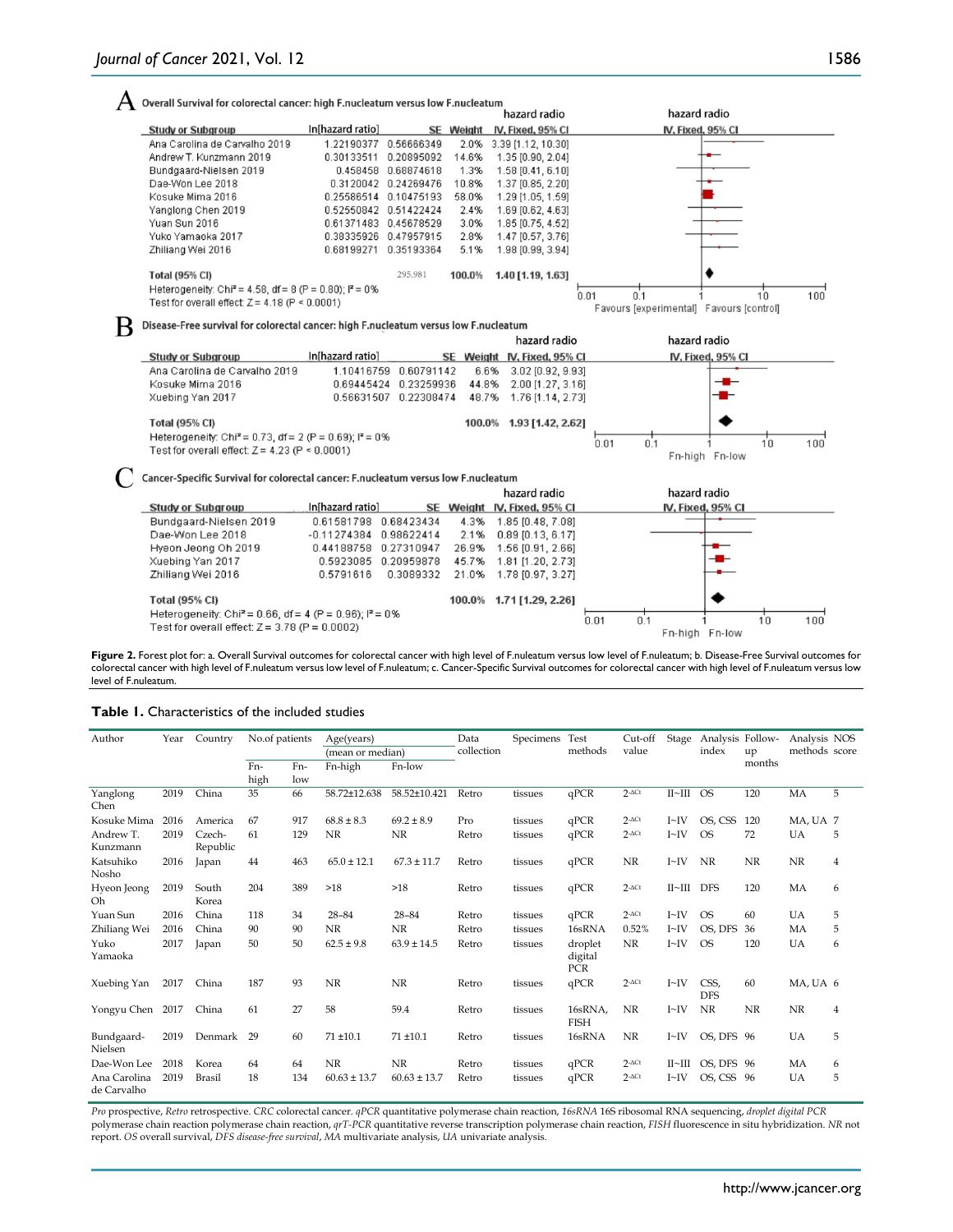| Table 2. Association between high F.nuleatum abundance and Clinical characteristics of patients with CRC |  |  |  |
|----------------------------------------------------------------------------------------------------------|--|--|--|
|----------------------------------------------------------------------------------------------------------|--|--|--|

| Factors          | No. of studies | No. of patients | Pooled OR (95%CI) | P-value   | Heterogenelty |         | Statistical method |
|------------------|----------------|-----------------|-------------------|-----------|---------------|---------|--------------------|
|                  |                |                 |                   |           | I2(%)         | P-value |                    |
| Tumor side       |                | 3413            | 1.26(0.91, 1.75)  | 0.17      | 60%           | 0.005   | Random             |
| <b>TNM</b> Stage | Q              | 3758            | 1.20(0.96, 1.51)  | 0.11      | 25%           | 0.22    | Fixed              |
| T stage          | 8              | 2528            | 2.20(1.66, 2.91)  | < 0.00001 | $0\%$         | 0.65    | Fixed              |
| N stage          | 8              | 2445            | 1.27(0.98, 1.64)  | 0.07      | 37%           | 0.14    | Fixed              |
| M stage          |                | 560             | 2.11(1.25, 3.56)  | 0.005     | 0%            | 0.95    | Fixed              |
| Differentation   |                | 2118            | 1.83(1.11, 3.03)  | 0.02      | 60%           | 0.01    | Random             |

**Table 3.** Association between high F.nuleatum abundance and molecular characteristic of patients with CRC

| Factors     | No. of studies | No. of patients | Pooled OR (95%CI) | P-value | Heterogenelty |          | Statistical method |
|-------------|----------------|-----------------|-------------------|---------|---------------|----------|--------------------|
|             |                |                 |                   |         | I2(%)         | P-value  |                    |
| <b>MSI</b>  |                | 2520            | 2.53(1.53, 4.20)  | 0.0003  | 83%           | < 0.0001 | Random             |
| <b>KRAS</b> |                | 2404            | 1.27(1.00, 1.61)  | 0.05    | 28%           | 0.23     | Fixed              |
| BRAF        |                | 2499            | 1.93(0.91, 4.11)  | 0.09    | 65%           | 0.01     | Random             |
| MLH1        |                | 1211            | 0.78(0.06, 9.39)  | 0.84    | 94%           | < 0.0001 | Random             |
| PIK2CA      |                | 1603            | 1.21(0.74, 1.97)  | 0.45    | 0%            | 0.86     | Fixed              |

*MSI* microsatellite instability, *KRAS* k-ras gene mutation*, BRAF* b-raf gene mutation, *MLH1* MLH1 hypermethylation, *PIK2CA* PIK3CA gene mutation.

Data from five articles [8, 14, 16, 18, 20] with a total of 1270 patients were pooled for analysis of the relationship between the levels of F. nucleatum and DFS. The fixed-effects model was applied as a consequence of low heterogeneity ( $I^{2}=0\%$ ,  $P=0.96$ ). Our results demonstrated that the CRC patients with high levels of F. nucleatum had a worse DFS than those with low levels of F. nucleatum (HR =  $1.71$ ,  $95\%$ CI: 1.29-2.26, *P* = 0.0002, Figure 2B).

A total of 1498 patients in three studies [7, 18, 21] were included to examine the association between the levels of F. nucleatum and cancer-specific survival (CSS). In this analysis, there was a significant association between high levels of F. nucleatum and poor CSS (HR = 1.93, 95% CI: 1.42–2.62 *P* <0.0001), with a low heterogeneity (*I2*= 0%, *P* = 0.69, Figure 2C) through the application of the fixed-effects model.

### **Association between high levels of F. nucleatum and CRC Clinical Characteristics**

As listed in Table 2, data from eleven articles [7, 11-19, 21] included 3413 patients were pooled for analysis of the correlation between the levels of F. nucleatum and primary tumor site in a random-effects model  $(I^2 = 60\%$ ,  $P=0.005$ ). The results suggested that there was no correlation between F. nucleatum infection and tumor site (OR = 1.26, 95% CI: 0.91-1.75, *P =* 0.17, supplemental Figure 1A).

A total of 3758 patients in nine studies [7, 11-17, 21] were pooled to examine the association between the levels of F. nucleatum and TNM stage (supplemental Figure 1B). High abundance of F. nucleatum were not associated with the overall TNM stage of CRC (OR= 1.20, 95% CI: 0.96-1.51, *P =* 0.11), with low heterogeneity  $(I^2 = 25\%$ ,  $p = 0.22$ ). However, high levels of F. nucleatum were correlated with high T stages (T3-T4) (OR = 2.20, 95% CI: 1.66-2.91, *P* < 0.00001) and M (M1) (OR = 2.11, 95% CI: 1.25-3.56, *P* = 0.005) stage, without heterogeneity  $(I^2 = 0\%)$ . Eight studies reporting on a total of 1445 patients revealed that high F. nucleatum levels were not correlated with N stage (OR = 1.27, 95% CI: 0.98-1.64, *P* = 0.07), with low heterogeneity  $(I^2 = 37%)$  (supplemental Figure 1C-E). Therefore, our results revealed that there was a relationship between high level of F. nucleatum and large tumor size and distant metastases in CRC.

Furthermore, eight studies [7, 11, 15-19, 21] with a total of 2118 patients reported the association between the levels of F. nucleatum and tumor differentiation (supplemental Figure 1F). As shown in Table 2, high levels of F. nucleatum were significantly associated with poor tumor differentiation (OR = 1.83, 95% CI: 1.11–3.03, *P* = 0.02) in CRC patients, with high heterogeneity  $(I^2 = 60\%).$ 

## **Association Between high levels of F. nucleatum and molecular characteristics in CRC**

In order to further reveal the association between F. nucleatum infection and CRC progression, we analyzed the association between F. nucleatum levels and tumor-specific molecular characteristics. As shown in Table 3, data from six studies [7, 11-14, 21] with 2520 patients demonstrated that high levels of F. nucleatum were significantly associated with MSI-high type CRC (OR = 2.53, 95% CI: 1.53–4.20, *P* = 0.0003), although with a high heterogeneity ( $I^2 = 83\%$ , *P* < 0.0001) (supplemental Figure 2A). The correlation between high F. nucleatum levels and KRAS mutation was also found in the fixed-effects model with low heterogeneity ( $I^2 = 28\%$ ,  $P = 0.23$ ) in six studies [7,11-14, 17] with a total of 2404 patients. The OR was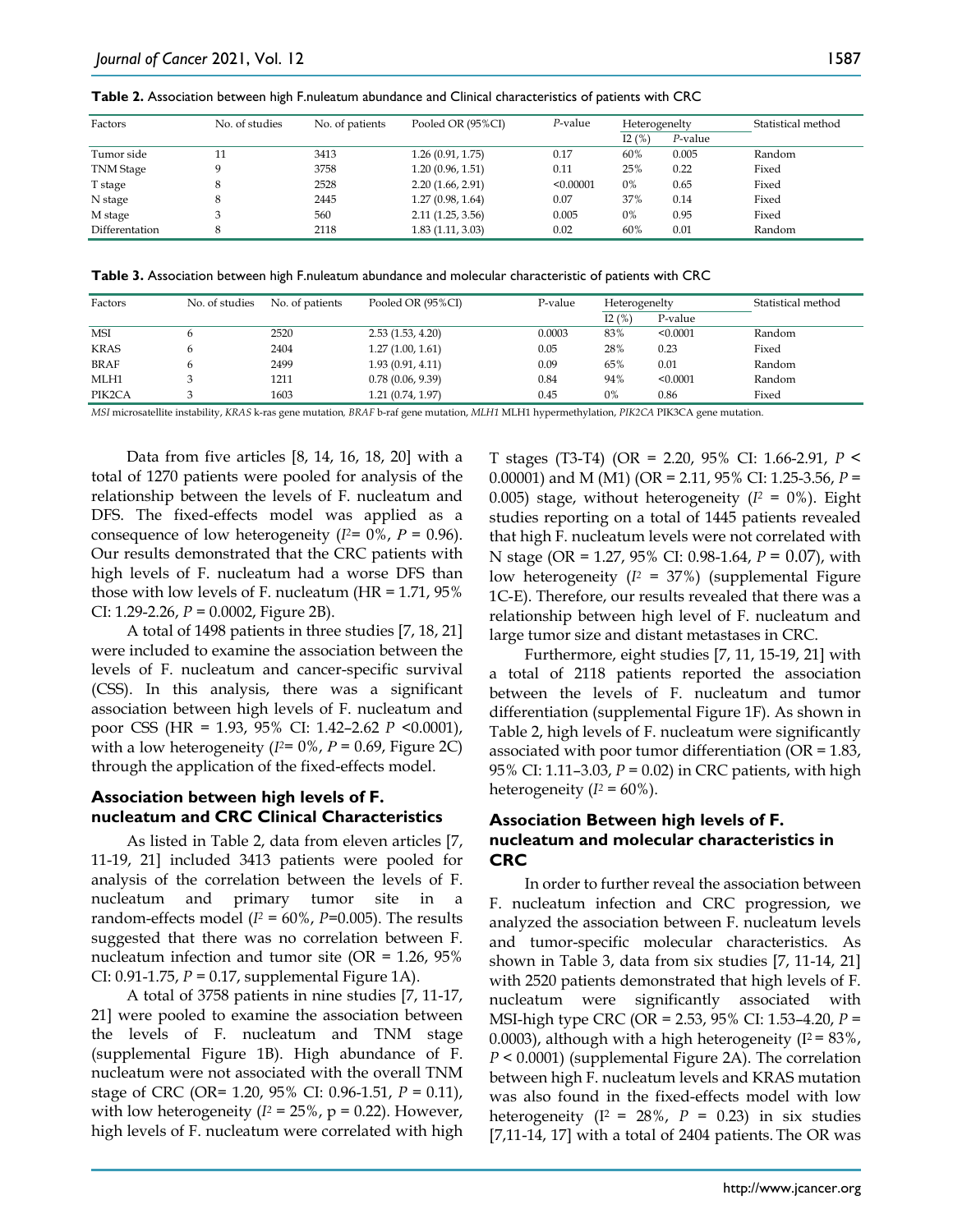1.27 with a 95% CI of 1.00–1.61 (*P =* 0.05) (supplemental Figure 2B).



**Figure 3.** Funnel plots for: a. Overall Survival outcomes for colorectal cancer with high level of F.nuleatum versus low level of F.nuleatum; b. Disease-Free Survival outcomes for colorectal cancer with high level of F.nuleatum versus low level of F.nuleatum; c. Cancer-Specific Survival outcomes for colorectal cancer with high level of F.nuleatum versus low level of F.nuleatum.

Six studies [7, 11-14, 21] with a total of 2499 patients were pooled for analysis of the association between the levels of F. nucleatum and BRAF mutation. Our results demonstrated that high levels of F. nucleatum were not associated with BRAF mutation in CRC patients (OR = 1.93, 95% CI: 0.91-4.11, *P* = 0.09) (supplemental Figure 2C). In addition, our pool results with three studies7, 17, 21 with 1085 patients found that high F. nucleatum levels in CRC tissue had no correlation with MLH1 hypermethylation (OR= 0.78, 95% CI: 0.06–9.93, P = 0.84) (supplemental Figure 2D). A total of 1603 patients in three studies [7, 12, 13] were pooled for analysis of the association between high F. nucleatum levels and PIK3CA mutation through the fixedeffects model, and there was no correlation between and PIK3CA mutation in CRC (OR =  $1.21$ , 95% CI:  $0.74$ –1.97, P = 0.45) (supplemental Figure 2E).

#### **Sensitivity Analysis**

To assess the impact of a single study on the overall meta-analysis, included studies detecting F. nucleatum by quantitative reverse transcription polymerase chain reaction (qPCR) were selected to perform sensitivity analysis (Table 4). The results of the sensitivity analysis are summarized in Table 4. The similar results of those all studies together were revealed in this analyze by using qPCR, including the relationship between F. nucleatum and tumor side, TNM Stage, T stage, N stage, KRAS mutation, OS and DFS in CRC.

#### **Risk of Bias**

The funnel plot was performed to assess publication bias. As shown in Figure 3, the shape of the funnel plots of the main results were roughly symmetrical, without obvious evidence of asymmetry. The funnel plots for main outcomes including OS, DFS, and CSS demonstrated no evidence of publication bias in our study.

#### **Discussion**

This meta-analysis demonstrated that high levels of F. nucleatum are closely related to poor prognosis of CRC patients including OS, DFS, and CSS. Additionally, the correlation between the clinicopathological features of CRC such as tumor site, clinical stage, and tumor differentiation were also observed. We also analyzed the correlation between high levels of F. nucleatum and molecular characteristics of CRC such as MSI and KRAS, BRAF, and PIK2CA mutations, as well as MLH1 hypermethylation. Our results confirmed that high levels of F. nucleatum were significantly associated with MSI-high type and KRAS mutation of CRC. Although previous meta-analyses have reported the carcinogenesis and diagnostic value of F. nucleatum for CRC, studies on the prognosis of F. nucleatum in CRC are few [22,23,24]. To the best of our knowledge, this is the first meta-analysis demonstrating the association between F. nucleatum and the clinical and molecular characteristics of CRC, and it is the most comprehensive meta-analysis clarifying the prognostic role of F. nucleatum levels in CRC.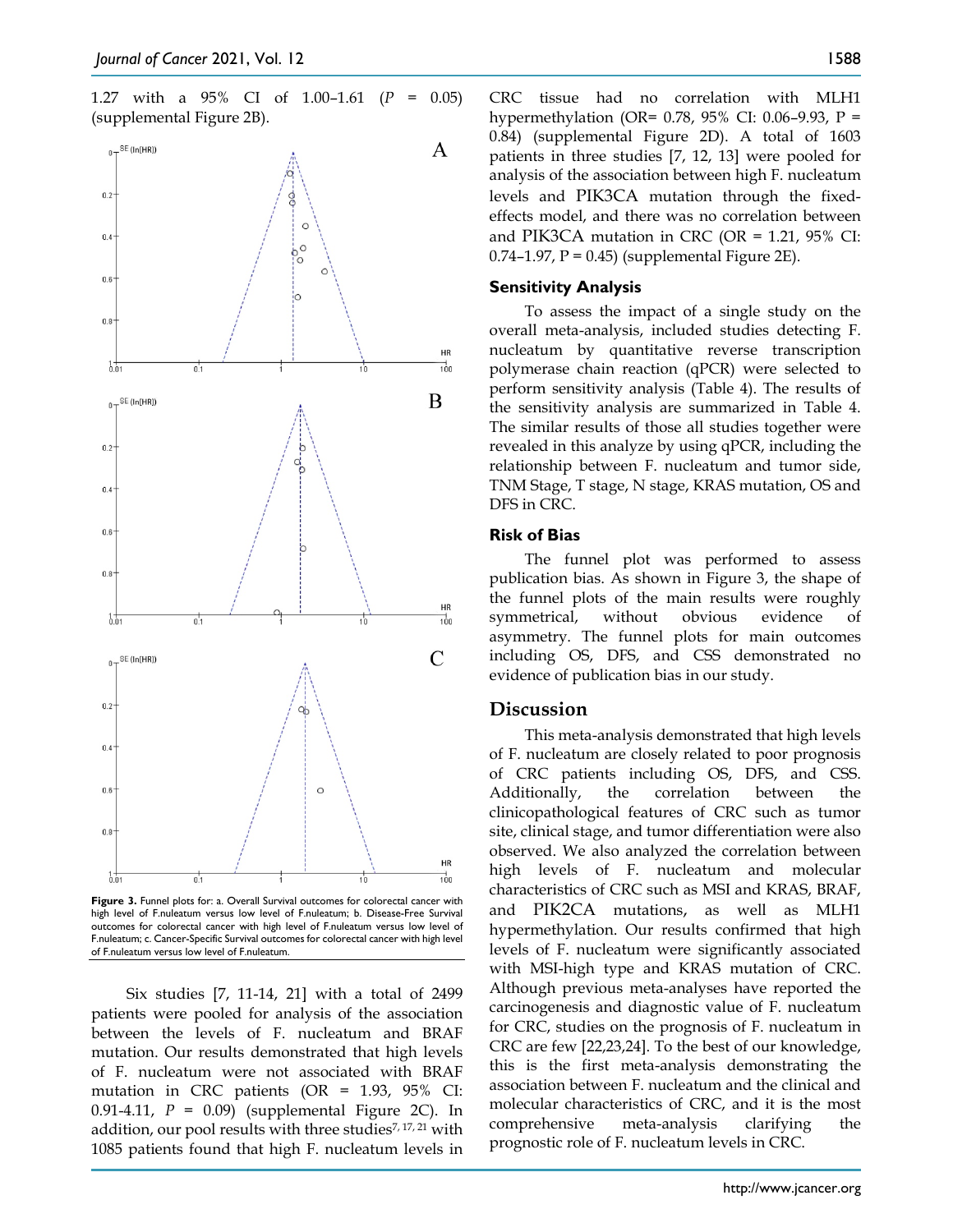| Factors          | No. of studies | No. of patients | Pooled OR (95%CI) | P-value   | Heterogenelty |         | Statistical method |
|------------------|----------------|-----------------|-------------------|-----------|---------------|---------|--------------------|
|                  |                |                 |                   |           | I2(%)         | P-value |                    |
| Tumor side       | 8              | 3035            | 1.17(0.77, 1.77)  | 0.47      | 67%           | 0.003   | Random             |
| <b>TNM</b> Stage |                | 2662            | 1.05(0.80~1.36)   | 0.74      | 2%            | 0.41    | Fixed              |
| T stage          | 6              | 2249            | 2.14(1.56, 2.93)  | < 0.00001 | 0%            | 0.46    | Fixed              |
| N stage          |                | 2067            | 1.01(0.74, 1.38)  | 0.94      | 0%            | 0.43    | Fixed              |
| <b>OS</b>        |                | 1789            | 1.36(1.16, 1.61)  | 0.0002    | 0%            | 0.63    | Fixed              |
| <b>DFS</b>       |                | 1119            | 1.68(1.22, 2.32)  | 0.002     | 0%            | 0.74    | Fixed              |

**Table 4.** Sensitivity analysis of studies evaluated F.nuleatum on clinicopathological characteristics of CRC

*OS* overall survival, *DFS* disease-free survival.

Our results showed a correlation between abundance of F. nucleatum and poor OS in CRC patients. This is similar with a previous study [23], which reports that high level of F. nucleatum in the tumor tissue was associated with poorer OS in CRC patients. However, they found that infection of F. nucleatum was not associated with the DFS and CSS in CRC patients. This was contrary to our study findings. Many evidences have shown that F. nucleatum is associated with CRC development. As a conditional pathogen, F. nucleatum has a high detection rate in metastatic CRC lesions [24].

This is the first meta-analysis demonstrating that high levels of F. nucleatum in CRC tissues were not associated with the tumor side. This contradicts a previous study [25] which reported that the proportion of F. nucleatum-high colorectal cancers gradually increases from the rectum to the cecum. However, another study [14] reported that high F. nucleatum levels had no correlation with the tumor side in CRC patients. Therefore, as F. nucleatum is a critical cancer-promoting factor, our results provided a more convincing evidence to confirm this.

Our results revealed that F. nucleatum had no correlation with the overall TNM stage, but high levels of F. nucleatum were associated with high T and M stages of CRC. Previous experiments had shown that F. nucleatum can activate autophagy pathway-1 by up-regulating CARD3 expression, leading to distant metastasis of tumors [26]. Moreover, F. nucleatum can accomplish a series of pathogenic effects by changing the permeability of vascular endothelium [27]. This means that F. nucleatum promotes CRC proliferation and distant metastasis via hematogenous metastasis. For more mechanisms, FadA protein, an adhesion molecule of F. nucleatum, can bind to wnt7b E-cadherin on CRC cells and promote F. nucleatum adhesion and invasion of host epithelial cells. Then, F. nucleatum activates β-catenin signaling that regulates expression of related oncogenes and promotes colorectal cancer cell proliferation [28]. Moreover, F. nucleatum promotes the expression of several cytokines, such cytokines as IL-6, IL-8, and IL-18, and lead to a

proinflammatory microenvironment in CRC which accelerates CRC growth and metastasis [28]. Although our meta-analysis results showed a marginal association of high F. nucleatum levels with the higher N stage of CRC, more evidence is needed to clarify the role of F. nucleatum in lymphatic metastasis of CRC. We also found that high levels of F. nucleatum were associated with poorly differentiated of CRC. This was also a result confirmed that F. nucleatum is not only associated with carcinogenesis, but also with poor CRC differentiation.

The accumulation of genetic and epigenetic alterations, influenced from microbial and other environmental exposures and host responses to these exposures, these are all important factors affecting the development of CRC [29]. The current study have revealed that high levels of F. nucleatum were related with key tumor molecular features of CRC, including MSI-high and KRAS mutation which have been associated with clinical outcome in advanced CRC. The present data indicate a significant correlation between high F. nucleatum levels and MSI-high from six studies of 2520 patients. MSI status has been proven as a critical predictor for prognosis, and response to chemotherapy or immunotherapy in CRC patients [30-32]. A previous study reported the relationship between F. nucleatum and the immune response to CRC by different MSI statuses [33], suggesting that high F. nucleatum levels correlated with MSI status and regulated the antitumor immune response in CRC. Moreover, KRAS mutation also is an important molecular feature for chemotherapy resistance in CRC [34] and high F. nucleatum levels in CRC tissues will cause chemoresistance. Therefore, our results further confirmed this correlation implying that F. nucleatum is another underlying biomarker for the response to immunotherapy and chemotherapy. There was no significant association between high levels of F. nucleatum and mutations of BRAF and PIK2CA, as well as MLH1 hypermethylation in CRC tissues. These results agree with previous studies conducted in single populations, suggesting a role of F. nucleatum mainly with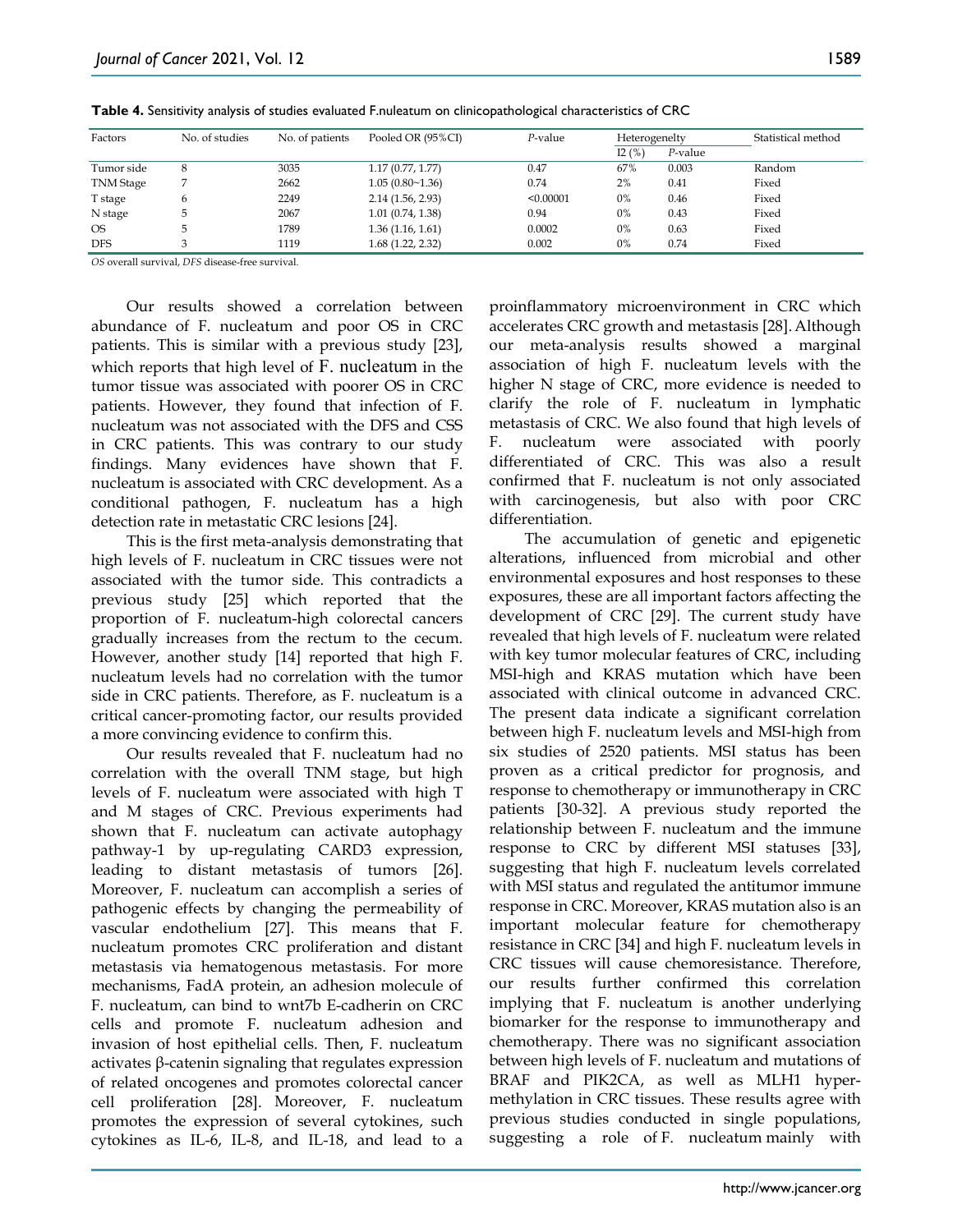specific mutations in CRC. A more in-depth study of the association between the F. nucleatum levels and other mutations of CRC such as TP53, AKT1, PTEN, and so on, can reveal more biological roles of F. nucleatum in CRC.

Our meta-analysis had some limitations. Firstly, the number of the included studies was relatively small and they were only English studies. This could have resulted in publication bias. Secondly, although sensitivity analysis had been conducted and our results were further confirmed, most of the included studies used qPCR to measure F. nucleatum levels and few used 16S rRNA sequencing. The different methods and cut-off values may cause heterogeneity in some results. Lastly, there were some included studies without reported HRs and 95% CIs in the prognostic outcomes. We attempted to extract survival data from Kaplan-Meier curves according to the previous reported method [10]. This may have impacted the precision of the prognostic outcomes of F. nucleatum in CRC.

Despite these shortcomings, there is sufficient evidence to suggest that CRC with high F. nucleatum levels are at high risk of poor prognosis, including OS, DFS, and CSS. Our results also suggest that high F. nucleatum levels are correlated with tumor growth, distant metastasis, poor differentiation, MSI-high, and KRAS mutation in CRC. Future research on the relationship between F. nucleatum and other clinical and molecular characteristics in CRC should be assessed. In addition, understanding more mechanisms of F. nucleatum in the progression of CRC, and whether antibiotic therapy targeting F. nucleatum will help to prolong the prognosis of patients with CRC, will facilitate the identification of more treatment strategies in CRC.

# **Abbreviations**

F. nucleatum: Fusobacterium. nucleatum; CRC: colorectal cancer; qPCR: quantitative polymerase chain reaction; 16sRNA: 16S ribosomal RNA sequencing; qrT-PCR: quantitative reverse transcription polymerase chain reaction; OS: overall survival; DFS: disease-free survival; CSS: cancerspecific survival; MSI: microsatellite instability; KRAS: k-ras gene mutation; BRAF: b-raf gene mutation; MLH1: MLH1 hypermethylation; PIK2CA: PIK3CA gene mutation.

# **Supplementary Material**

Supplementary materials. http://www.jcancer.org/v12p1583s1.pdf

# **Acknowledgements**

#### **Funding**

This work was supported by the funding of Guangdong Basic and Applied Basic Research Fund Project (2019A1515110543) and Guangdong Medical Science and Technology Research Fund Project (20171026169569).

#### **Authors' contributions**

SH participated in data analysis and wrote the manuscript. HJ and JP reviewed the manuscript. All authors read and approved the manuscript.

### **Consent for publication**

Written informed consent to publish the clinical data was obtained from the patient before the initiation of the study.

# **Competing Interests**

The authors have declared that no competing interest exists.

## **References**

- 1. Rindi G, Klimstra DS, Abedi-Ardekani B, Asa SL, Bosman FT, Brambilla E, et al. A common classification framework for neuroendocrine neoplasms: an International Agency for Research on Cancer (IARC) and World Health Organization (WHO) expert consensus proposal. Modern pathology: an official journal of the United States and Canadian Academy of Pathology, Inc. 2018; 31: 1770-86.
- 2. Siegel RL, Miller KD, Jemal A. Cancer statistics, 2019. CA: a cancer journal for clinicians. 2019; 69: 7-34.
- 3. Sears CL, Garrett WS. Microbes, microbiota, and colon cancer. Cell host & microbe. 2014; 15: 317-28.
- 4. Guo L, Shokeen B, He X, Shi W, Lux R. Streptococcus mutans SpaP binds to RadD of Fusobacterium nucleatum ssp. polymorphum. Molecular oral microbiology. 2017; 32: 355-64.
- 5. Kostic AD, Gevers D, Pedamallu CS, Michaud M, Duke F, Earl AM, et al. Genomic analysis identifies association of Fusobacterium wth colorectal carcinoma. Genome research. 2012; 22: 292-8.
- 6. Bullman S, Pedamallu CS, Sicinska E, Clancy TE, Zhang X, Cai D, et al. Analysis of Fusobacterium persistence and antibiotic response in colorectal cancer. Science (New York, NY). 2017; 358: 1443-8.
- 7. Mima K, Nishihara R, Qian ZR, Cao Y, Sukawa Y, Nowak JA, et al. Fusobacterium nucleatum in colorectal carcinoma tissue and patient prognosis. Gut. 2016; 65: 1973-80.
- 8. Bundgaard-Nielsen C, Baandrup UT, Nielsen LP, Sørensen S. The presence of bacteria varies between colorectal adenocarcinomas, precursor lesions and non-malignant tissue. BMC cancer. 2019; 19: 399.
- 9. Moher D, Liberati A, Tetzlaff J, Altman DG. Preferred reporting items for systematic reviews and meta-analyses: the PRISMA statement. PLoS medicine. 2009; 6: e1000097.
- 10. Tierney JF, Stewart LA, Ghersi D, Burdett S, Sydes MR. Practical methods for incorporating summary time-to-event data into meta-analysis. Trials. 2007; 8: 16.
- 11. Chen Y, Lu Y, Ke Y, Li Y. Prognostic impact of the Fusobacterium nucleatum status in colorectal cancers. Medicine. 2019; 98: e17221.
- 12. Kunzmann AT, Proença MA, Jordao HW, Jiraskova K, Schneiderova M, Levy M, et al. Fusobacterium nucleatum tumor DNA levels are associated with survival in colorectal cancer patients. European journal of clinical microbiology & infectious diseases: official publication of the European Society of Clinical Microbiology. 2019; 38: 1891-9.
- 13. Nosho K, Sukawa Y, Adachi Y, Ito M, Mitsuhashi K, Kurihara H, et al. Association of Fusobacterium nucleatum with immunity and molecular alterations in colorectal cancer. World journal of gastroenterology. 2016; 22: 557-66.
- 14. Oh HJ, Kim JH, Bae JM, Kim HJ, Cho NY, Kang GH. Prognostic Impact of Fusobacterium nucleatum Depends on Combined Tumor Location and Microsatellite Instability Status in Stage II/III Colorectal Cancers Treated with Adjuvant Chemotherapy. Journal of pathology and translational medicine. 2019; 53: 40-9.